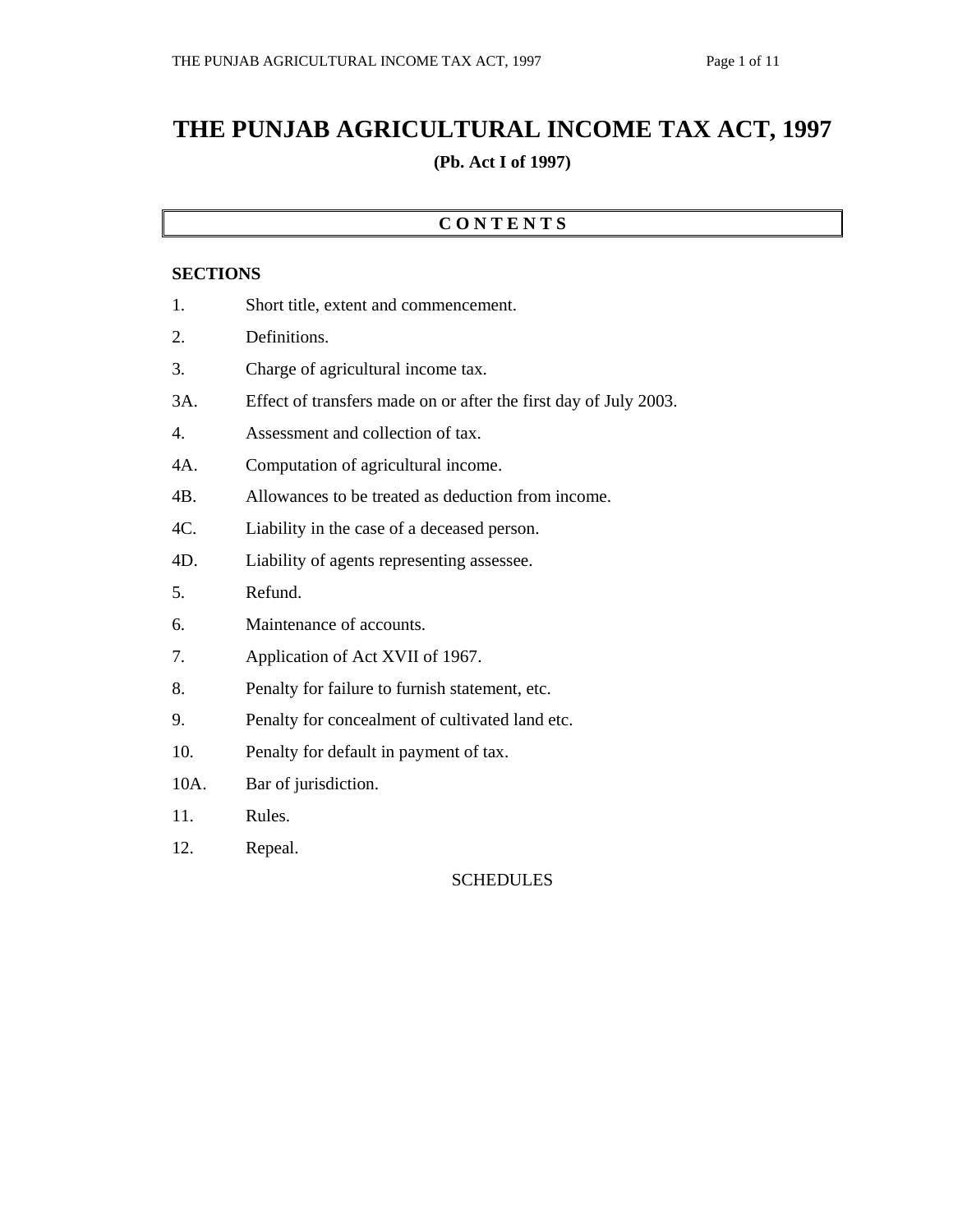## **1 THE PUNJAB AGRICULTURAL INCOME TAX ACT 1997 (Pb. Act I of 1997)**

[16 June 1997]

#### *An Act to provide for the imposition of a tax on agricultural income in the Punjab*

**Preamble.**— Whereas the Constitution of the Islamic Republic of Pakistan envisages the creation of an egalitarian society based on the Islamic principles of social justice;

 And whereas for achieving the object it is expedient to provide for the imposition of a tax on agricultural income in the Punjab;

It is hereby enacted as follows:-

**1.** Short title, extent and commencement.— (1) This Act may be called the Punjab Agricultural Income Tax Act 1997. 2

 $^{2}$ [(2) It shall come into force on the first day of July 1997.]

**2. Definitions.**—(1) In this Act, unless there is anything repugnant in the subject or context— 3

- $\frac{3}{2}$ [(a) "agricultural income" means—
	- (a) any rent or revenue derived from land which is situated in the Punjab and is used for agricultural purposes;
	- (b) any income derived from such land by—
		- (i) agriculture; or
- (ii) the performance by a cultivator or receiver of rent-in-kind  $\frac{4}{3}$ [of] any process ordinarily employed by a cultivator or receiver of rent-in-kind to render the produce raised or received by him fit to be taken to market; or
	- (iii) the sale by a cultivator or receiver of rent-in-kind of the produce raised or received by him, in respect of which no process has been performed other than a process of the nature  $\frac{5}{6}$ [described] in paragraph (ii);
	- (c) any income derived from any building owned and occupied by the receiver of the rent or revenue of any such land, or occupied by the cultivator or the receiver of rent-in-kind, of any land with respect to which, or the produce of which, any operation mentioned in paragraphs (ii) and (iii) of sub-clause (b) is carried on:

 Provided that the building is on, or in the immediate vicinity of the land, and is a building which the receiver of the rent or revenue or the cultivator, or the receiver of the rent-in-kind by reason of his connection with the land, requires as a dwelling-house, or a store-house, or other out-building;] 6

- $\frac{6}{2}$ (aa) "assessee" means a person by whom any tax or any other sum of money is payable under this Act and includes—
	- (i) every person in respect of whom any proceeding under this Act has been taken for the assessment of his total cultivated land or for the assessment of his agricultural income or the agricultural income of any other person in respect of which he is assessable or of the amount of refund due to him or to such other person;
	- (ii) every person who is required to file a statement of his total cultivated land or return of total agricultural income under section 4 read with section 3 of this Act; and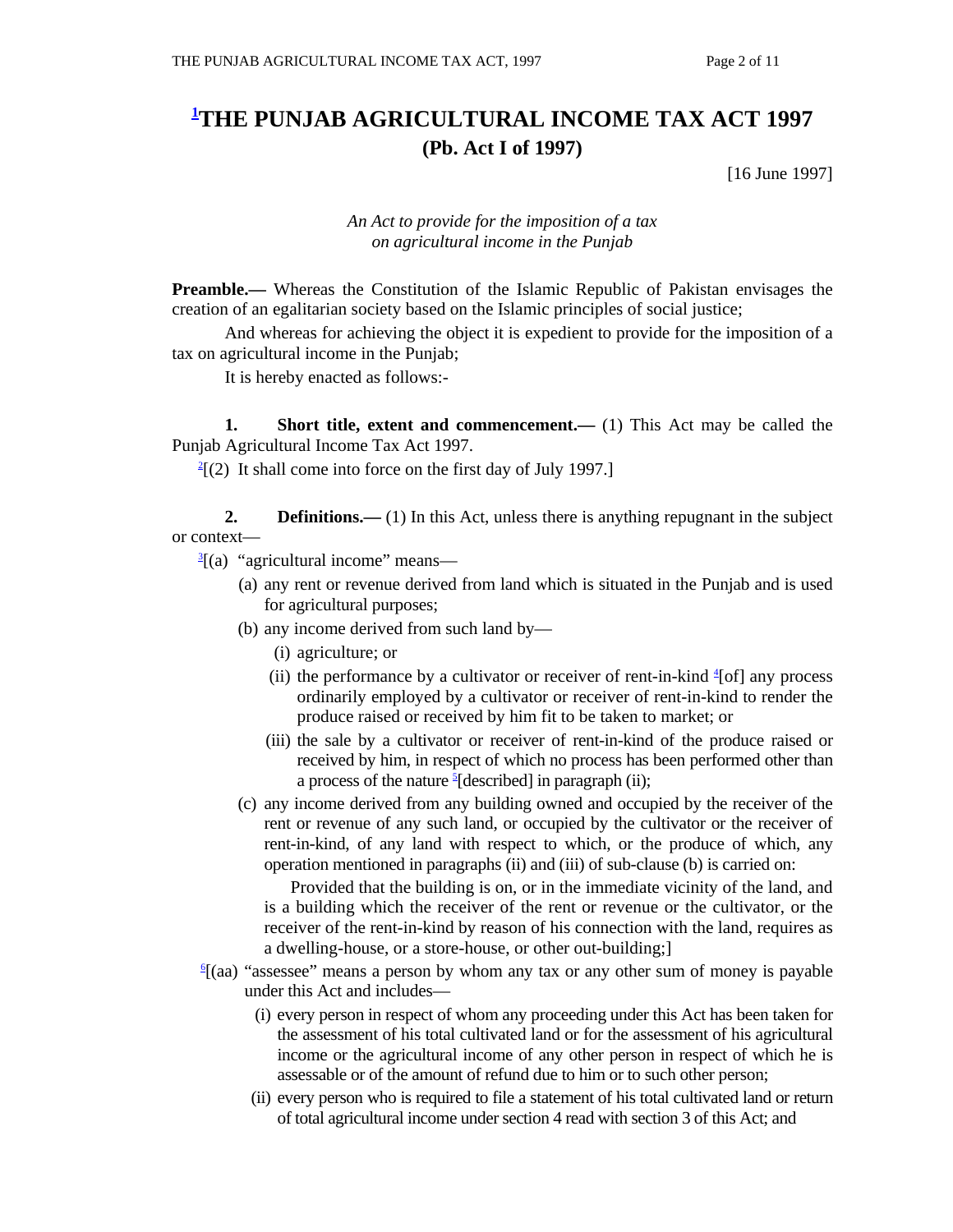- (iii) every person who is deemed to be an assessee, or an assessee in default, under this Act;
- (ab) "assessment" includes reassessment and additional assessment and the cognate expressions shall be construed accordingly;
- (ac) "assessment year" means the period of twelve months beginning on the first day of July next following the income year;]
- $^{7}$ [(ad)] "Collector" means Collector of a district appointed under the Punjab Land Revenue Act 1967 (XVII of 1967) and includes  $\S$ [a Deputy District Officer (Revenue) and any officer specially appointed by the Government to perform the functions and exercise the powers of a Collector under this Act];
	- (b) "cultivated land" means any area of land which was sown at least once during the tax year, including land under matured orchard which bore fruit during the tax year, but excluding land under planted forest or forest nursery;
- (c) "9 [mature] orchard" means orchard of the age of seven years or more in the case of mango orchard and of the age of five years or more in the case of other orchards;
	- (d) "Government" means the Government of the Punjab;
	- $\frac{10}{10}$ [(da) "income year" in relation to any assessment year (hereinafter in this clause referred to as the 'said assessment year') means the financial year next preceding the said assessment year;]
- $(e)$  11[\* \* \* \* \* \* \* \* \* \* \* \*]
	- (f) "owner" includes a member of a joint hindu family whether owning land individually or jointly with any other person and includes mortgagee in possession, or tenant of Government land;

*Explanation I.*— Where any land is owned by more than one person whether as member of a firm or association or otherwise, every one of those persons individually, to the extend of his share in the said land, shall be deemed to be an owner.

 *Explanation II.—* Every 'ward' whose estate is managed by a Court of Wards shall be deemed to be the owner of such estate.

 $\frac{12}{2}$ *[Explanation III.*— A member of a cooperative farming society shall be deemed to be the owner of such portion of the land possessed by the society as is proportionate to his share or interest as a member.]

- (g) "prescribed" means prescribed by rules;
- $\frac{13}{2}$ (ga) "return" mean the return of total agricultural income in the prescribed form setting forth such particulars and accompanied by such statements, certificates, and other documents, and verified in such manner, as may be prescribed;
	- (h) "rules" means rules made under this Act;
	- (i) "tax" means tax leviable under the provisions of this Act and includes any penalty leviable under this Act;  $\frac{14}{6}$  \* \* ]
- (j) "tax year" means agricultural year as defined in the Punjab Land Revenue Act 1967 (XVII of 1967) <sup>15</sup>[; and]<br><sup>16</sup>[(k) "total agricultural income" means the total amount of agricultural income, computed in
- the manner laid down in this Act.]

 (2) All words and expressions in this Act used or defined in the Punjab Land Revenue Act 1967 (XVII of 1967) and not hereinbefore defined shall be deemed to have meanings respectively attributed to them by that Act.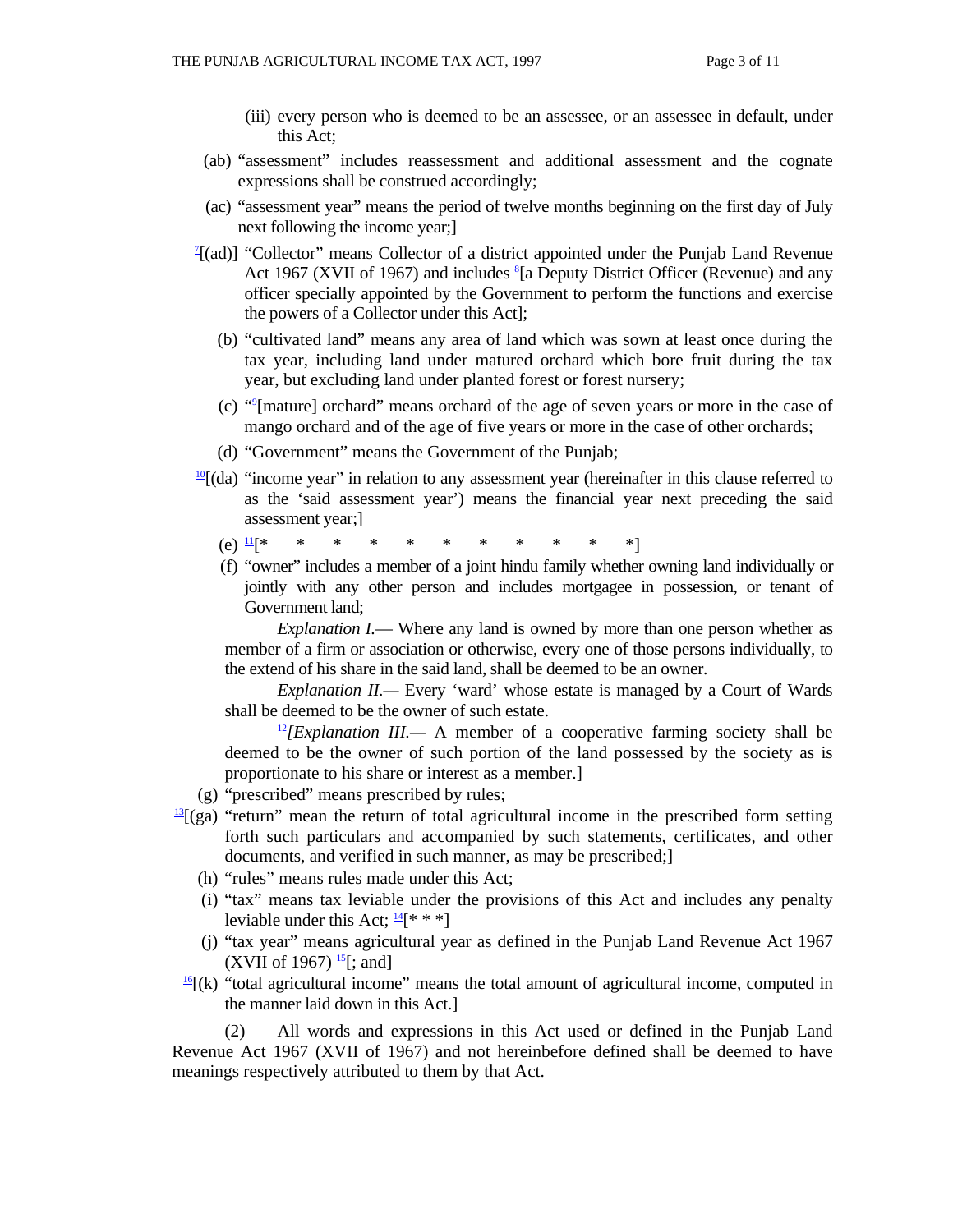**17<sup>[2]</sup>[3.** Charge of agricultural income-tax.— (1) Subject to the other provisions of this Act, there shall be levied, assessed and collected each year a tax in respect of agricultural income of a tax year of an owner at the rate specified in the First Schedule to this Act.

 Explanation.— For the purposes of this sub-section the cultivated land during a tax year shall be deemed to be agricultural income.

(2) 18[\* \* \* \* \* \* \* \* \* \* \* \*]

 $\frac{19}{2}$ (3) Subject to the other provisions of this Act, there shall be levied, assessed and collected for each assessment year commencing on or after the first day of July, 2001, agricultural income tax in respect of the total agricultural income of the income year of every person  $\frac{20}{8}$ [\* \* \*] at the rate specified in the Second Schedule:

 Provided that where, by virtue of an amendment in the Second Schedule, the rate of income tax, for the purpose of assessment in respect of any assessment year, is altered, the rate of income tax existing prior to the said alteration shall continue to apply in respect of any assessment year to which the said existing rate is applicable.]

 $\frac{21}{2}$ [(4) Out of the two taxes assessed under sub-sections (1) and (3), an assessee shall be liable to pay one tax the amount of which shall be greater.]

<sup>22</sup>**[3A. Effect of transfers made on or after the first day of July 2003.—** Any person liable to pay tax under this Act, transferring his land or interest therein on or after the first day of July 2003 in favour of his wife or any of his heirs under the age of eighteen years, shall continue to be liable for payment of the tax as if such transfer had not taken place:

 Provided that this liability of the person for payment of the tax in respect of the land or interest therein transferred to any of his heirs under the age of eighteen years, shall cease when the heir attains the age of eighteen years.

**Explanation.—** For the purpose of determining whether or not a transferee is an heir within the meaning of this section, succession to the property of the owner shall be deemed to have opened at the time of the transfer.

 **4. Assessment and collection of tax.—** (1) The tax shall be assessed and collected by the Collector in such manner as may be prescribed.

 (2) In case of assessment regarding an owner holding land in more than one patwar circle, the owner shall file a statement regarding the location of his land in the Punjab, in such manner as may be prescribed.

 $\frac{23}{2}$ [(3) Every person-

- (a) whose total agricultural income or the total agricultural income of any other person in respect of which he is assessable under this Act, for any income year (hereinafter referred to as the said income year) exceeds the maximum amount which is not chargeable to tax under this Act; or
- (b) who himself or any other person on whose behalf he is assessable under this Act, has, during the said income year, cultivated land measuring–
	- (i) fifty acres or more of irrigated land; or
	- (ii) one hundred acres or more of unirrigated land; or
	- (iii) irrigated and unirrigated land the aggregate area of which is equal to or more than fifty acres of irrigated land, one acre of irrigated land being reckoned as equivalent to two acres of unirrigated land,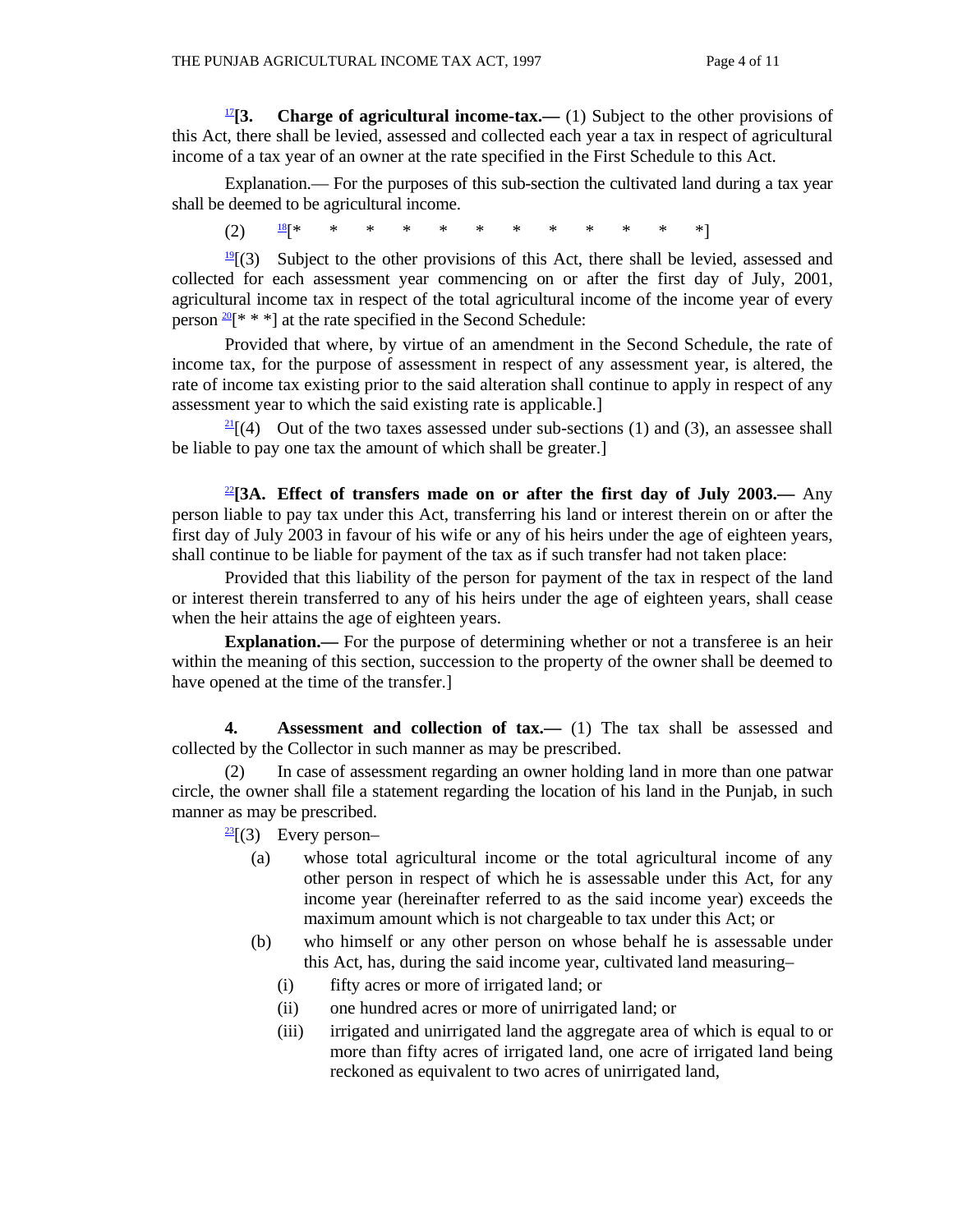shall file a return of his total agricultural income or the agricultural income of such other person, as the case may be, for the said income year in such form and by such date as may be prescribed.]

 $\frac{24}{4}$  (4) No assessment on the basis of return shall be made by the Collector after the expiration of two years from the end of the assessment year in which the total agricultural income was first assessable.]

25[**4-A. Computation of agricultural income.—** In computing agricultural income of an assessee, the following allowances and deductions shall be made, namely:-

- (a) any expenditure on account of labour for—
	- (i) tilling the land;
	- (ii) sowing the seed;
	- (iii) ploughing/planting;
	- (iv) tending/pruning;
	- (v) rendering the produce fit to be taken to market;
	- (vi) any other agricultural operation;
- (b) any expenditure incurred on purchase of—
	- (i) seed;
	- (ii) fertilizers and pesticides;
- (c) any expenditure incurred on—
	- (i) hiring animals, tractors, agricultural machinery and implements used for earning agricultural income;
	- (ii) repair and maintenance of water-courses;
- (d) any expenditure incurred on—
	- (i) harvesting of agricultural produce;
	- (ii) marketing of the agricultural produce;
- (e) any sum paid on account of—
	- (i) ushr;
	- (ii) local cess and other cesses;
	- (iii) water-rate (Abiana);
	- (iv) electricity bills in respect of tubewells and lift pumps used for agriculture;
	- (v) fuel charges in respect of tubewells and lift pumps uses for agriculture;
	- (vi) rent of land used for agriculture;
	- (vii) obtaining of agricultural loans;
	- (viii) mark-up on agricultural loans;
- (f) in respect of depreciation of such buildings, machinery and plant being the property of the assessee used for the purpose of earning agricultural income, allowance at the rate of 15 percent of the written down value; and
- (g) any other expenditure not being in the nature of capital expenditure or personal expenses of the assessee laid out or expended wholly and exclusively for the purposes of agriculture.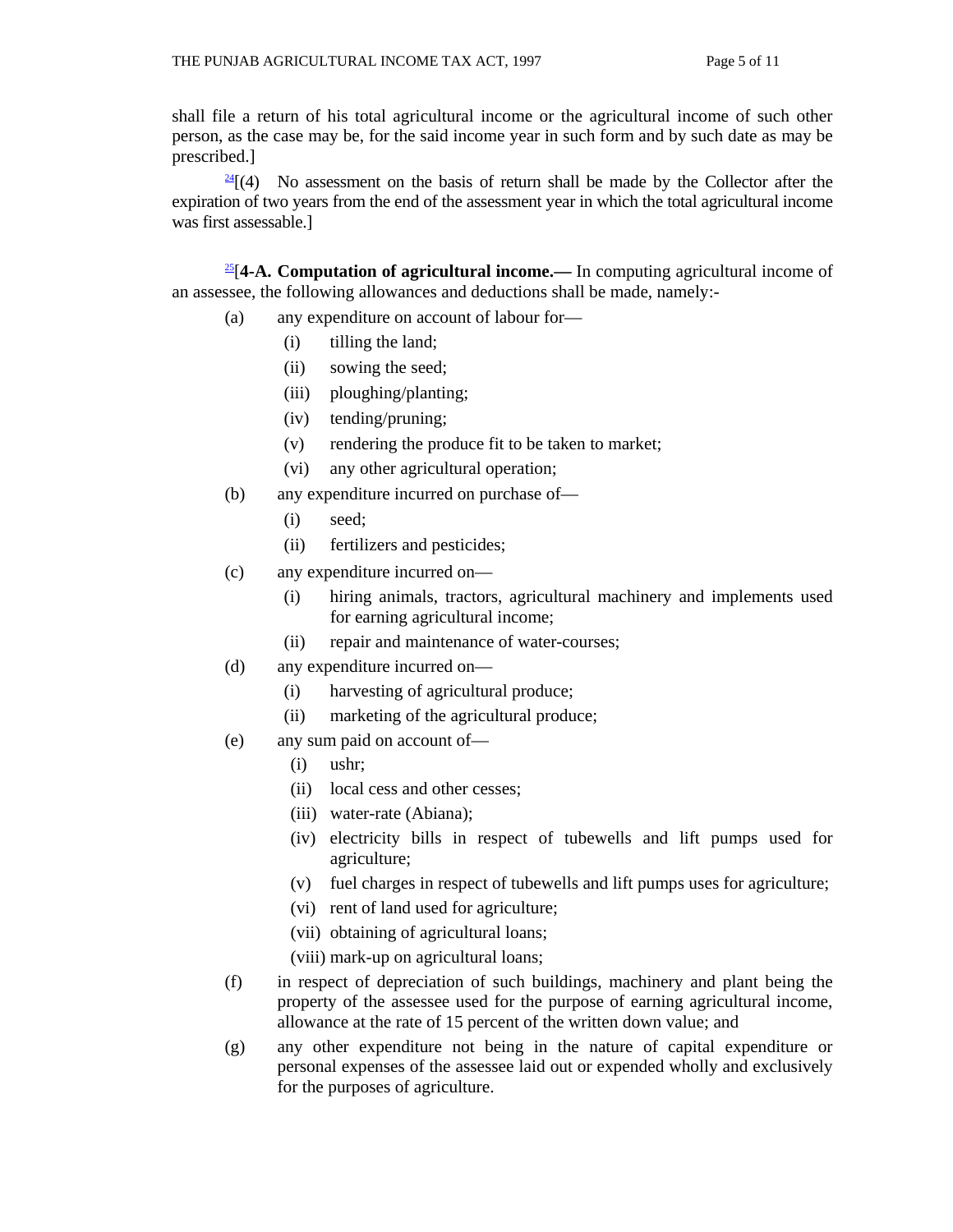**4-B. Allowances to be treated as deduction from income.—** Any allowance admissible under this Act shall be included in the total agricultural income, but may be deducted from such income for the purpose of computing the tax payable by an assessee under this Act.

 **4-C. Liability in the case of a deceased person.—** (1) Where a person dies, his legal representatives shall be liable to pay tax which the deceased would have been liable to pay if he had not died, in the like manner and to the same extent as the deceased.

 (2) For the purpose of making an assessment of the agricultural income of the deceased and recovery of tax—

- (a) any proceeding taken against the deceased before his death shall be deemed to have been taken against the legal representatives and may be continued against the legal representatives from the stage at which it stood on the date of the death of the deceased; and
- (b) any proceeding which could have been taken against the deceased if he had survived may be taken against the legal representatives.

and all the provisions of this Act shall, so far as may be, apply accordingly.

 (3) The legal representatives of the deceased shall, for the purposes of this Act be deemed to be an assessee.

 Explanation.— For the purposes of this section, "legal representative" includes an executor, administrator and any person administering the estate of a deceased person.

 **4-D Liability of agents representing assessee.—** (1) Every agent shall, in respect of the agricultural income for which he is, or is declared to be, or is treated as, an agent, be deemed to be an assessee for the purposes of this Act and shall be subject to the same obligations and liabilities as if he were the assessee, and shall be liable to assessment in his own name in respect of that income.

 (2) Every agent who pays any tax under this Act shall be entitled to recover the tax so paid from the person on whose behalf it is paid, or to retain an equivalent amount out of any moneys due or belonging to the said person which may be in his possession or come into his possession at any time.

 (3) Nothing in this Act shall prevent either the direct assessment of the person on whose behalf or for whose benefit, any such income is receivable, or the recovery from such person of the tax payable in respect of such income.

Explanation.— For the purposes of this section, "agent" includes—

- (i) in respect of the income of a minor, lunatic or idiot, the guardian or manager who is entitled to receive, or is in receipt of, such income, on behalf of such minor, lunatic or idiot;
- (ii) in respect of income, which the Court of Wards, the Administrator General, the Official Trustee or any receiver or manager appointed by or under any order of a Court receives or is entitled to receive on behalf of, or for the benefit, of any person, such Court of Wards, Administrator General, Official Trustee, receiver or manager; and
- (iii) in respect of income which a trustee, appointed under a trust declared by a duly executed instrument in writing whether testamentary or otherwise including any Wakf deed which is valid under the Mussalman Wakf Validating Act 1913 (VI of 1913), receives or is entitled to receive on behalf, or for the benefit, of any person, such trustee or trustees.]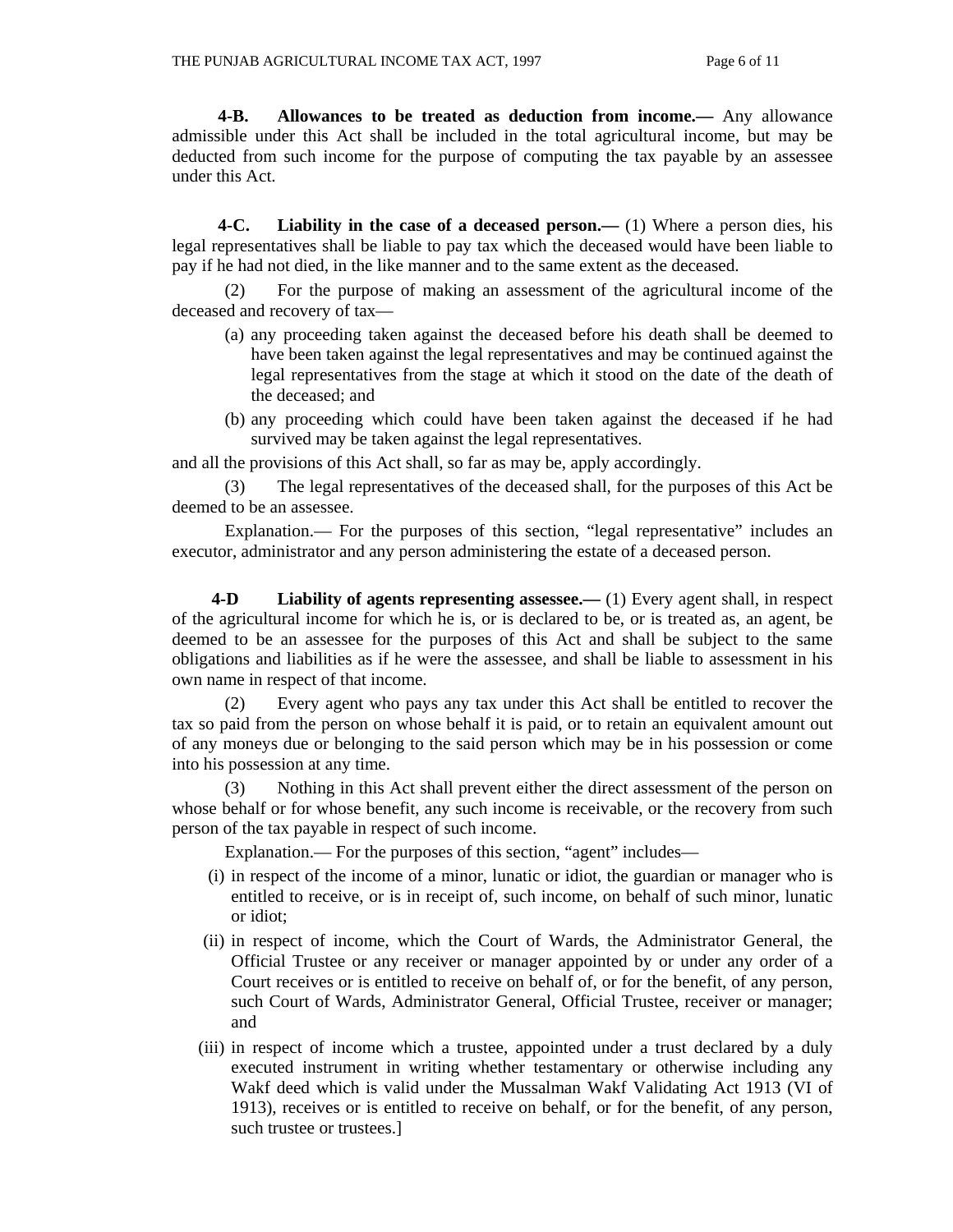**5. Refund.**— Refund of tax where due shall be made in such manner as may be prescribed.

**6.** Maintenance of accounts.— Accounts regarding demand and recovery of tax shall be maintained in such manner as may be prescribed.

 **7. Application of Act XVII of 1967.—** (1) Subject to the other provisions of this Act, the provisions of sections 13 and 14 of the Punjab Land Revenue Act 1967 (XVII of 1967) shall apply to cases under this Act.

 (2) For the purposes of appeal, review or revision, an order passed under this Act shall be deemed to be an order of a Revenue Officer within the meanings of Sections 161, 162, 163 and 164 of the Punjab Land Revenue Act 1967 (XVII of 1967)  $^{26}$ [:]

27[Provided that proceedings of *suo motu* review or revision of an order in respect of any income year shall not be initiated after the expiration of two years from the end of the assessment year in which the total agricultural income of the said income year was first assessable.]

<sup>28</sup>[8. Penalty for failure to furnish statement, etc.— (1) Where any person has, without reasonable cause, failed to furnish, within the time allowed for the purpose, the statement or, as the case may be, the return under section 4, the Collector may impose upon such person a penalty of rupees twenty-five for each day of default, subject to maximum of rupees one thousand.

 (2) No penalty under sub-section (1) shall be imposed on any person unless such person has been given a reasonable opportunity of being heard.]

<sup>29</sup>[9. Penalty for concealment of cultivated land etc.— (1) Where in the course of any proceedings under this Act, the Collector or the appellate or revisional authority is satisfied that any  $\frac{30}{2}$ [assessee] has, either in the said proceedings or in any earlier proceedings relating to an assessment in respect of the same tax year, concealed his cultivated land or furnished inaccurate particulars of such cultivated land, or concealed his agricultural income or furnished inaccurate particulars of such income, he or, as the case may be, it may impose upon such  $\frac{31}{2}$  [assessee] a penalty equal to the amount of tax which the said  $\frac{32}{2}$ [assessee] sought to evade by concealment of his cultivated land or furnishing inaccurate particulars of such cultivated land, or by concealment of his agricultural income or furnishing inaccurate particulars of such income as aforesaid.

 (2) For the purposes of sub-section (1), concealment of cultivated land or the furnishing of inaccurate particulars of cultivated land, concealment of agricultural income or furnishing of inaccurate particulars of such income shall include suppression of information regarding any cultivated land liable to tax or, as the case may be, suppression of any item of receipt of agricultural income or failure to disclose agricultural income chargeable to tax under this Act or claiming any deduction for, or showing any expenditure not actually incurred.]

 $33$ [(3) No penalty under this section shall be imposed on any assessee unless such assess has been given a reasonable opportunity of being heard.]

34[**10. Penalty for default in payment of tax.—** (1) Where any assessee is in default in making payment of any tax, the Collector may impose on him a penalty at the rate of five percent per annum of the amount of tax overdue for the period of default: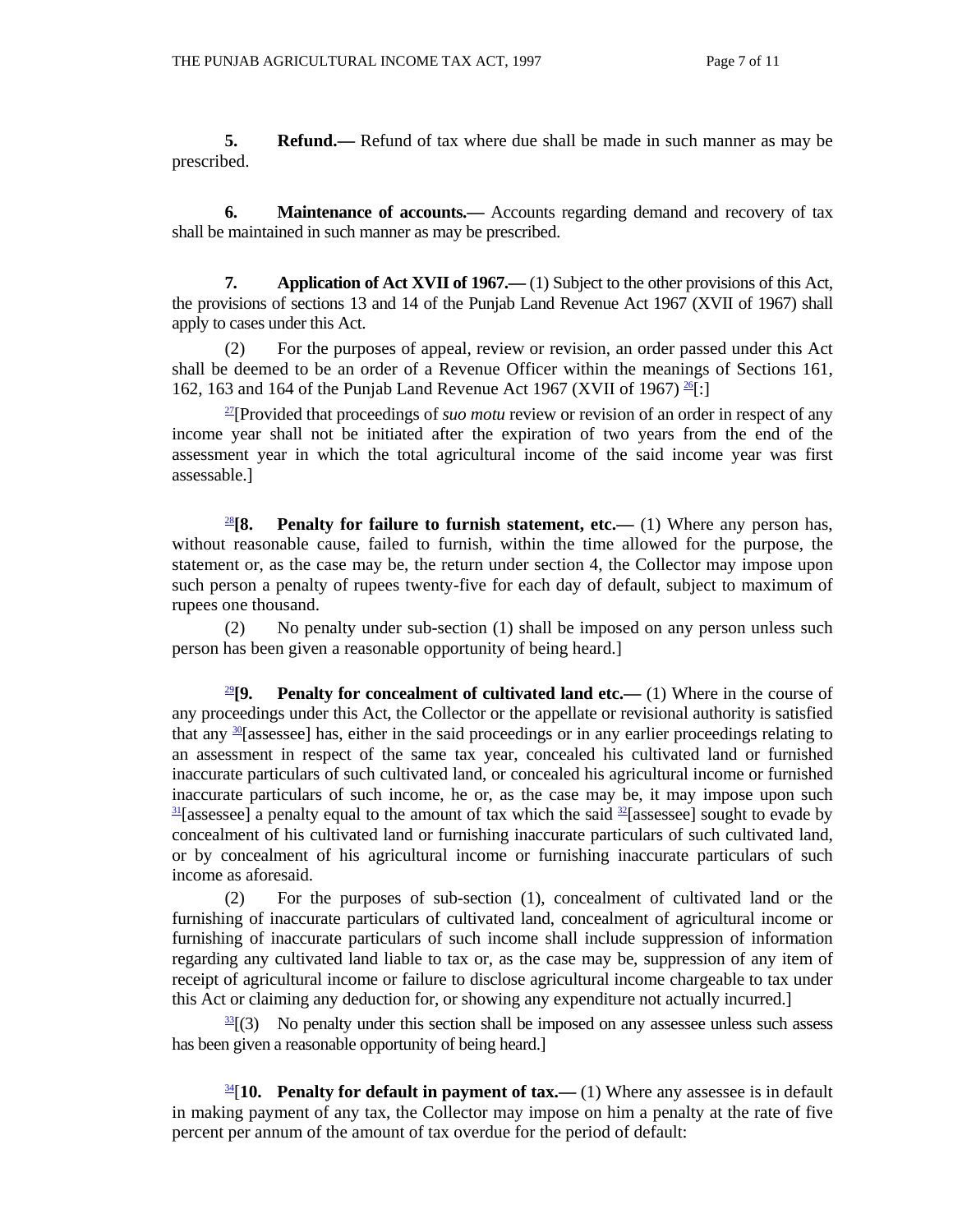Provided that the total amount of penalty imposed under this section shall not exceed fifty per cent of the amount of such tax.

 (2) No penalty under sub-section (1) shall be imposed on any assessee unless such assessee has been given a reasonable opportunity of being heard.]

35[**10-A. Bar of jurisdiction.—** No Civil Court shall have jurisdiction in any manner relating to the assessment or collection of the tax leviable under this Act and no order passed or proceedings taken by any authority under this Act shall be called in question in any Civil Court.]

**11. Rules.—** The Government may frame rules to carry out the purposes of this Act.

**12. Repeal.**— <sup>36</sup>[\* \* \*] The Punjab Agricultural Income Tax Ordinance 1997 (XXII of 1997) is hereby repealed.

37[\* \* \* \* \* \* \* \* \* \* \* \* \*]

#### <sup>38</sup>**[THE FIRST SCHEDULE**

#### **[see section 3(1)]**

| 1.                     | orchards. | Slab of total cultivated land, computed as irrigated<br>land, by treating one acre of irrigated land as equal<br>to two acres of unirrigated land, excluding mature | Rate of tax per acre |
|------------------------|-----------|---------------------------------------------------------------------------------------------------------------------------------------------------------------------|----------------------|
|                        |           | $\frac{39}{2}$ [(i) Not exceeding 12 1/2 acres                                                                                                                      | Nil.                 |
|                        |           | (ii) Exceeding 12 $1/2$ acres but not exceeding 25 Rs. 150/-<br>acres                                                                                               |                      |
|                        |           | (iii) Exceeding 25 acres                                                                                                                                            | $Rs. 250/-1$         |
| 2.<br>Mature orchards- |           |                                                                                                                                                                     |                      |
|                        | (i)       | Irrigated                                                                                                                                                           | Rs. 300/-per acre.   |
|                        | (ii)      | Unirrigated                                                                                                                                                         | Rs. 150/-per acre.]  |

#### <sup>40</sup>**[THE SECOND SCHEDULE**

#### **[See** <sup>41</sup>**[section 3(3)]]**

#### **RATES OF TAX ON TOTAL AGRICULTURAL INCOME**

The rate of tax on total agricultural income shall be as under:-

| $(1)$ Where the total income does not 5% of total income.<br>exceed Rs.1,00,000/-                                          |                                                |
|----------------------------------------------------------------------------------------------------------------------------|------------------------------------------------|
| (2) Where the total income exceeds<br>$Rs.1,00,000/$ but does not exceed exceeding Rs. 1,00,000/-.<br>$Rs.2,00,000/-$      | Rs.5,000/- plus $7\frac{1}{2}$ % of the amount |
| (3) Where the total income exceeds<br>$Rs.2,00,000/$ - but does not exceed exceeding $Rs.2,00,000/$ -.<br>$Rs.3,00,000/$ - | $Rs.12,500$ plus 10% of the amount             |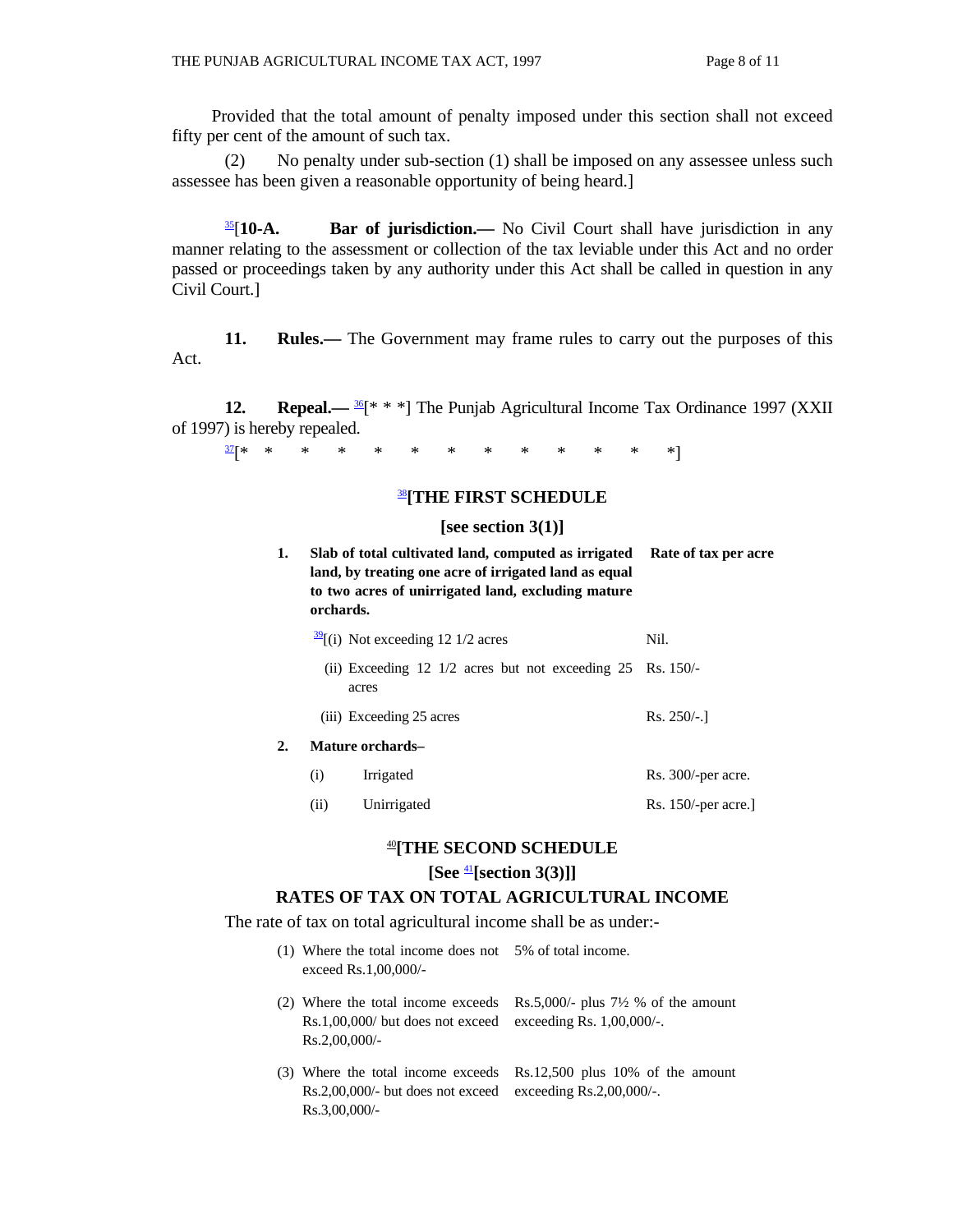(4) Where the total income exceeds Rs.22,500/- plus 15% of the amount Rs.3,00,000/ exceeding Rs.3,00,000/-.

 Provided that no tax shall be payable on the first eighty thousand rupees of the aforementioned income.]

\_\_\_\_\_\_\_\_\_\_\_\_\_\_\_\_

 $\overline{a}$ 

 $\frac{1}{2}$  This Act was passed by the Punjab Assembly on 13th June, 1997; assented to by the Governor of the Punjab on 14th June, 1997; and, was published in the Punjab Gazette (Extraordinary), dated 16th June, 1997, pages 841 to 844.

<sup>&</sup>lt;sup>2</sup> Substituted by the Punjab Agricultural Income Tax (Amendment) Act, 1998 (V of 1998).

 $\frac{3}{2}$  Added by the Punjab Agricultural Income Tax (Amendment) Ordinance 2000 (I of 2000) which was protected and continued under the Provisional Constitutional Order, 1999 (Chief Executive's Order 1 of 1999) as amended by the Provisional Constitution (Amendment) Order, 1999 (Chief Executive's Order 9 of 1999) and Article 270AA of the Constitution of the Islamic Republic of Pakistan as substituted by the Constitution (Eighteenth Amendment) Act, 2010.

 $\frac{4}{3}$  Substituted for the word "or" by the Punjab Agricultural Income Tax (Second Amendment) Ordinance, 2001 (VIII of 2001) which was protected and continued under the Provisional Constitutional Order, 1999 (Chief Executive's Order 1 of 1999) as amended by the Provisional Constitution (Amendment) Order, 1999 (Chief Executive's Order 9 of 1999) and Article 270AA of the Constitution of the Islamic Republic of Pakistan as substituted by the Constitution (Eighteenth Amendment) Act, 2010.

 $\frac{5}{2}$  Substituted ibid for the word "specified".

<sup>6</sup> Added *ibid*.

 $<sup>7</sup>$ Re-lettered ibid.</sup>

 $8$  Substituted for the words "an Assistant Commissioner of a Sub-Division" by the Punjab Agricultural Income Tax (Amendment) Ordinance 2001 (XLIX of 2001) which was protected and continued under the Provisional Constitutional Order, 1999 (Chief Executive's Order 1 of 1999) as amended by the Provisional Constitution (Amendment) Order, 1999 (Chief Executive's Order 9 of 1999) and Article 270AA of the Constitution of the Islamic Republic of Pakistan as substituted by the Constitution (Eighteenth Amendment) Act, 2010.

 $\frac{9}{2}$  Substituted for the word "matured" by the Punjab Agricultural Income Tax (Amendment) Ordinance 2002 (XXXVIII of 2002) which was protected and continued under the Provisional Constitutional Order, 1999 (Chief Executive's Order 1 of 1999) as amended by the Provisional Constitution (Amendment) Order, 1999 (Chief Executive's Order 9 of 1999) and Article 270AA of the Constitution of the Islamic Republic of Pakistan as substituted by the Constitution (Eighteenth Amendment) Act, 2010.

 $\frac{10}{10}$  Inserted by the Punjab Agricultural Income Tax (Second Amendment) Ordinance 2001 (VIII of 2001) which was protected and continued under the Provisional Constitutional Order, 1999 (Chief Executive's Order 1 of 1999) as amended by the Provisional Constitution (Amendment) Order, 1999 (Chief Executive's Order 9 of 1999) and Article 270AA of the Constitution of the Islamic Republic of Pakistan as substituted by the Constitution (Eighteenth Amendment) Act, 2010

 $\frac{11}{2}$  Deleted by the Punjab Agricultural Income Tax (Amendment) Ordinance 2000 (I of 2000) which was protected and continued under the Provisional Constitutional Order, 1999 (Chief Executive's Order 1 of 1999) as amended by the Provisional Constitution (Amendment) Order, 1999 (Chief Executive's Order 9 of 1999) and Article 270AA of the Constitution of the Islamic Republic of Pakistan as substituted by the Constitution (Eighteenth Amendment) Act, 2010.

 $\frac{12}{2}$  Substituted by the Punjab Agricultural Income Tax (Second Amendment) Ordinance, 2001 (VIII of 2001) which was protected and continued under the Provisional Constitutional Order, 1999 (Chief Executive's Order 1 of 1999) as amended by the Provisional Constitution (Amendment) Order, 1999 (Chief Executive's Order 9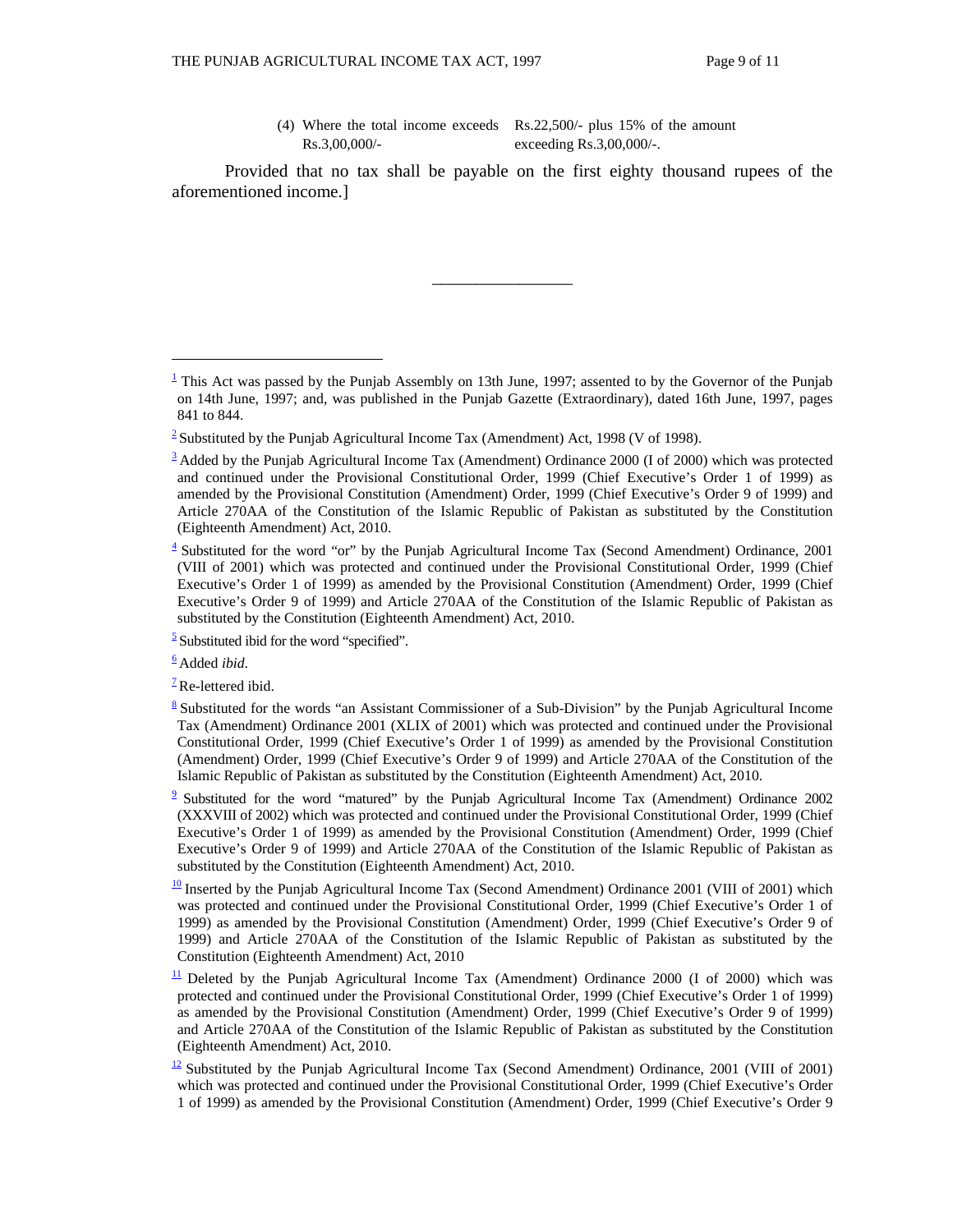of 1999) and Article 270AA of the Constitution of the Islamic Republic of Pakistan as substituted by the Constitution (Eighteenth Amendment) Act, 2010.

<sup>14</sup> The word "and" deleted *ibid*.

<sup>15</sup> Substituted *ibid*., for the full-stop.

<sup>16</sup> Added *ibid*.

 $\frac{17}{2}$  Substituted first by the Punjab Agricultural Income Tax (Amendment) Act, 1998 (V of 1998) and again by the Punjab Agricultural Income Tax (Amendment) Ordinance 2000 (I of 2000) which was protected and continued under the Provisional Constitutional Order, 1999 (Chief Executive's Order 1 of 1999) as amended by the Provisional Constitution (Amendment) Order, 1999 (Chief Executive's Order 9 of 1999) and Article 270AA of the Constitution of the Islamic Republic of Pakistan as substituted by the Constitution (Eighteenth Amendment) Act, 2010.

 $\frac{18}{18}$  Omitted by the Punjab Agricultural Income Tax (Amendment) Ordinance 2002 (XXXVIII of 2002) which was protected and continued under the Provisional Constitutional Order, 1999 (Chief Executive's Order 1 of 1999) as amended by the Provisional Constitution (Amendment) Order, 1999 (Chief Executive's Order 9 of 1999) and Article 270AA of the Constitution of the Islamic Republic of Pakistan as substituted by the Constitution (Eighteenth Amendment) Act, 2010.

 $\frac{19}{2}$  Substituted by the Punjab Agricultural Income Tax (Amendment) Ordinance 2001 (VIII of 2001) which was protected and continued under the Provisional Constitutional Order, 1999 (Chief Executive's Order 1 of 1999) as amended by the Provisional Constitution (Amendment) Order, 1999 (Chief Executive's Order 9 of 1999) and Article 270AA of the Constitution of the Islamic Republic of Pakistan as substituted by the Constitution (Eighteenth Amendment) Act, 2010.

 $\frac{20}{20}$  The words "who is required to file a return of his total agricultural income under sub-section (2)," omitted by the Punjab Agricultural Income Tax (Amendment) Ordinance 2002 (XXXVIII of 2002) which was protected and continued under the Provisional Constitutional Order, 1999 (Chief Executive's Order 1 of 1999) as amended by the Provisional Constitution (Amendment) Order, 1999 (Chief Executive's Order 9 of 1999) and Article 270AA of the Constitution of the Islamic Republic of Pakistan as substituted by the Constitution (Eighteenth Amendment) Act, 2010.

 $\frac{21}{21}$  Added by the Punjab Agricultural Income Tax (Second Amendment) Ordinance, 2001 (VIII of 2001) which was protected and continued under the Provisional Constitutional Order, 1999 (Chief Executive's Order 1 of 1999) as amended by the Provisional Constitution (Amendment) Order, 1999 (Chief Executive's Order 9 of 1999) and Article 270AA of the Constitution of the Islamic Republic of Pakistan as substituted by the Constitution (Eighteenth Amendment) Act, 2010.

 $\frac{22}{2}$  Added by the Punjab Agricultural Income Tax (Amendment) Act, 2003 (VIII of 2003).

 $\frac{23}{23}$  Added by the Punjab Agricultural Income Tax (Amendment) Ordinance 2000 (I of 2000), and substituted by the Punjab Agricultural Income Tax (Amendment) Ordinance 2002 (XXXVIII of 2002) which was protected and continued under the Provisional Constitutional Order, 1999 (Chief Executive's Order 1 of 1999) as amended by the Provisional Constitution (Amendment) Order, 1999 (Chief Executive's Order 9 of 1999) and Article 270AA of the Constitution of the Islamic Republic of Pakistan as substituted by the Constitution (Eighteenth Amendment) Act, 2010.

 $\frac{24}{4}$  Added by the Punjab Agricultural Income Tax (Second Amendment) Ordinance, 2001 (VIII of 2001), which was protected and continued under the Provisional Constitutional Order, 1999 (Chief Executive's Order 1 of 1999) as amended by the Provisional Constitution (Amendment) Order, 1999 (Chief Executive's Order 9 of 1999) and Article 270AA of the Constitution of the Islamic Republic of Pakistan as substituted by the Constitution (Eighteenth Amendment) Act, 2010.

- <sup>26</sup> Substituted *ibid*.
- <sup>27</sup> Added *ibid*.
- <sup>28</sup> Substituted *ibid*.

<sup>13</sup> Inserted *ibid*.

<sup>25</sup> Inserted *Ibid*.

 $\frac{29}{29}$  Substituted by the Punjab Agricultural Income Tax (Amendment) Ordinance, 2000 (I of 2000) which was protected and continued under the Provisional Constitutional Order, 1999 (Chief Executive's Order 1 of 1999) as amended by the Provisional Constitution (Amendment) Order, 1999 (Chief Executive's Order 9 of 1999) and Article 270AA of the Constitution of the Islamic Republic of Pakistan as substituted by the Constitution (Eighteenth Amendment) Act, 2010.